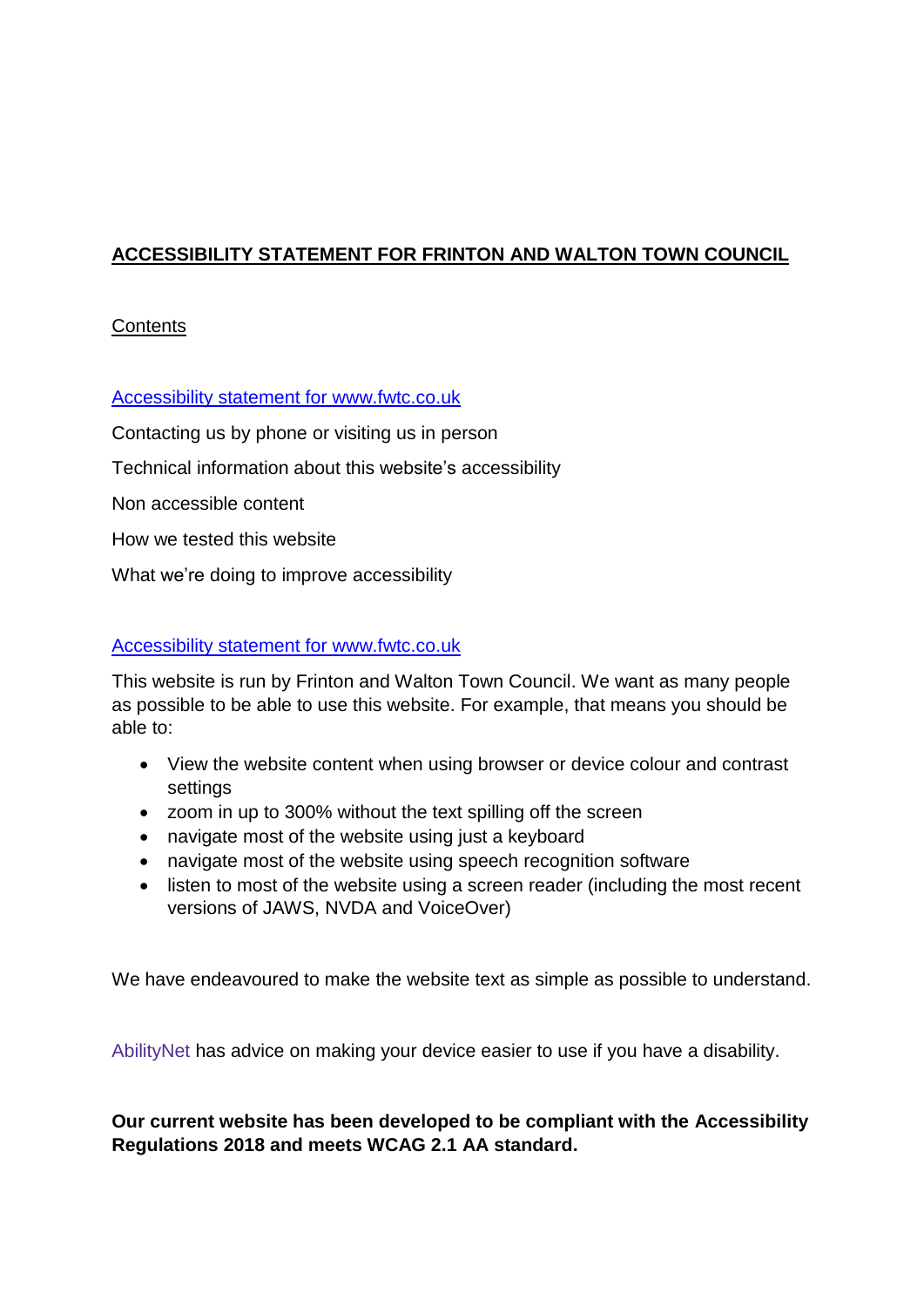### How accessible this website is

We know some parts of this website aren't fully accessible:

- only older PDF documents (pre November 2019) aren't fully accessible to screen reader software
- vou can't skip to the main content when using a screen reader

### What to do if you can't access parts of this website

If you need information on this website in a different format like accessible PDF, large print, easy read, audio recording or braille:

Email: fawtc@btconnect.com

### Call: 01255676666

We'll consider your request and get back to you in 28 days.

### Reporting accessibility problems with this website

We're always looking to improve the accessibility of this website. If you find any problems that aren't listed on this page or think we're not meeting accessibility requirements, contact:

Email: fawtc@btconnect.com

Call: 01255676666

#### Enforcement procedure

The Equality and Human Rights Commission (EHRC) is responsible for enforcing the Public Sector Bodies (Websites and Mobile Applications) (No. 2) Accessibility Regulations 2018 (the 'accessibility regulations'). If you're not happy with how we respond to your complaint, contact the Equality [Advisory](https://www.equalityadvisoryservice.com/) and Support Service [\(EASS\).](https://www.equalityadvisoryservice.com/)

#### Contacting us by phone or visiting us in person

The Columbine Centre has audio induction loops, or if you contact us before your visit we can arrange a British Sign Language (BSL) interpreter.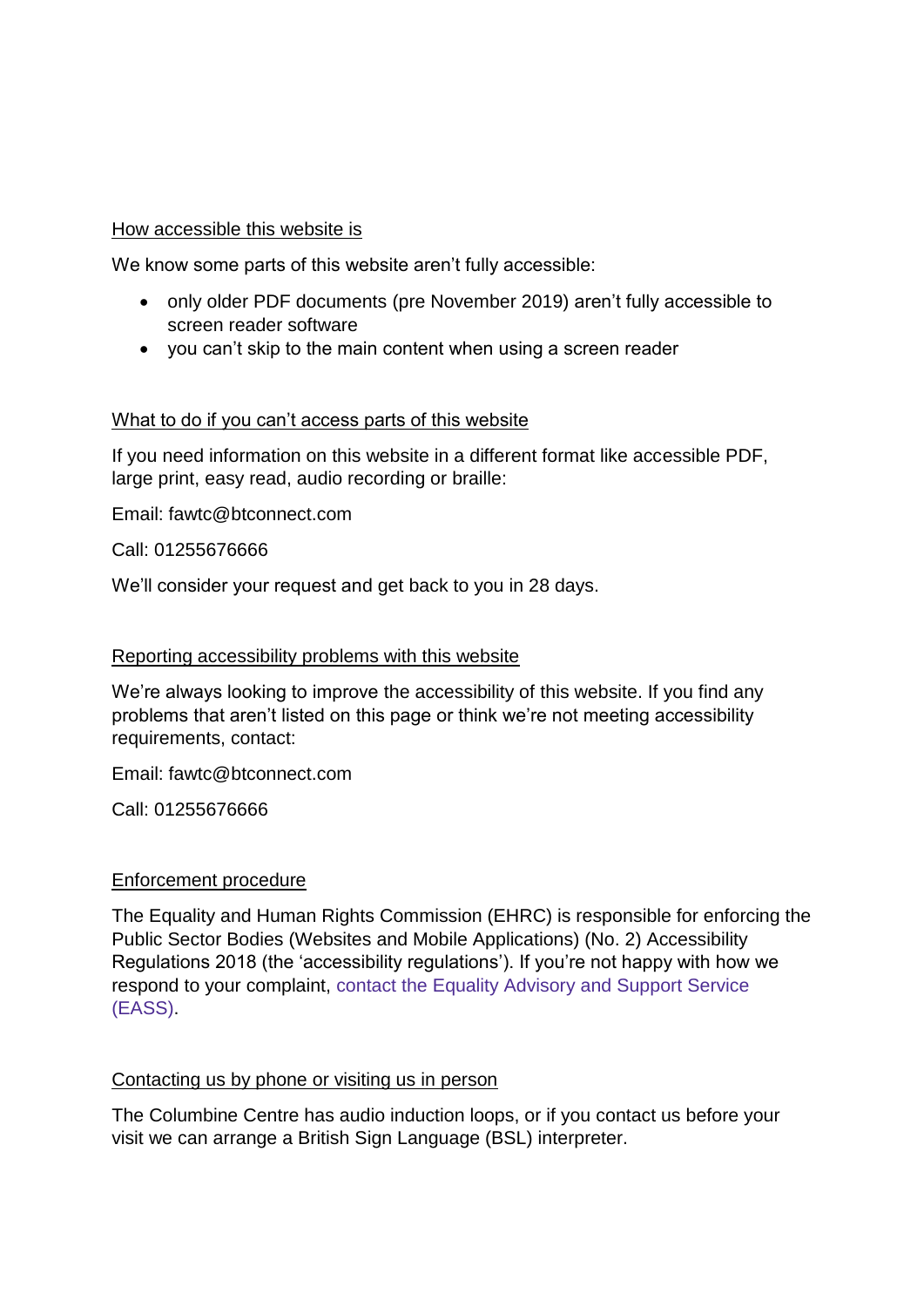# Technical information about this website's accessibility

Frinton and Walton Town Council is committed to making its website accessible, in accordance with the Public Sector Bodies (Websites and Mobile Applications) (No. 2) Accessibility Regulations 2018.

This website is partially compliant with the Web Content [Accessibility](https://www.w3.org/TR/WCAG21/) Guidelines [version](https://www.w3.org/TR/WCAG21/) 2.1 AA standard, due to the non-compliances listed below.

# Non accessible content

Some content is non-accessible for the following reasons:

- older PDF documents (pre November 2019) aren't fully accessible to screen reader software
- you can't skip to the main content when using a screen reader

### Non compliance with the accessibility regulations

Some images may not have a text alternative, so the information in them isn't available to people using a screen reader. This doesn't meet WCAG 2.1 success criterion 1.1.1 (non-text content).

When we publish new content we'll make sure our use of images meets accessibility standards.

### Navigation and accessing information

Since the introduction of the new website in 2020 it is now possible for users to change text size without some of the content overlapping and meets with WCAG 2.1 success criterion 1.4.4 (resize text).

### Interactive tools and transactions

In terms of interactive tools, this is to be as per the device in use and the browser in use for interactive screen reading etc. Since the introduction of the new website in 2020 it is correctly set out in blocks and the site works with "accessibility tools".